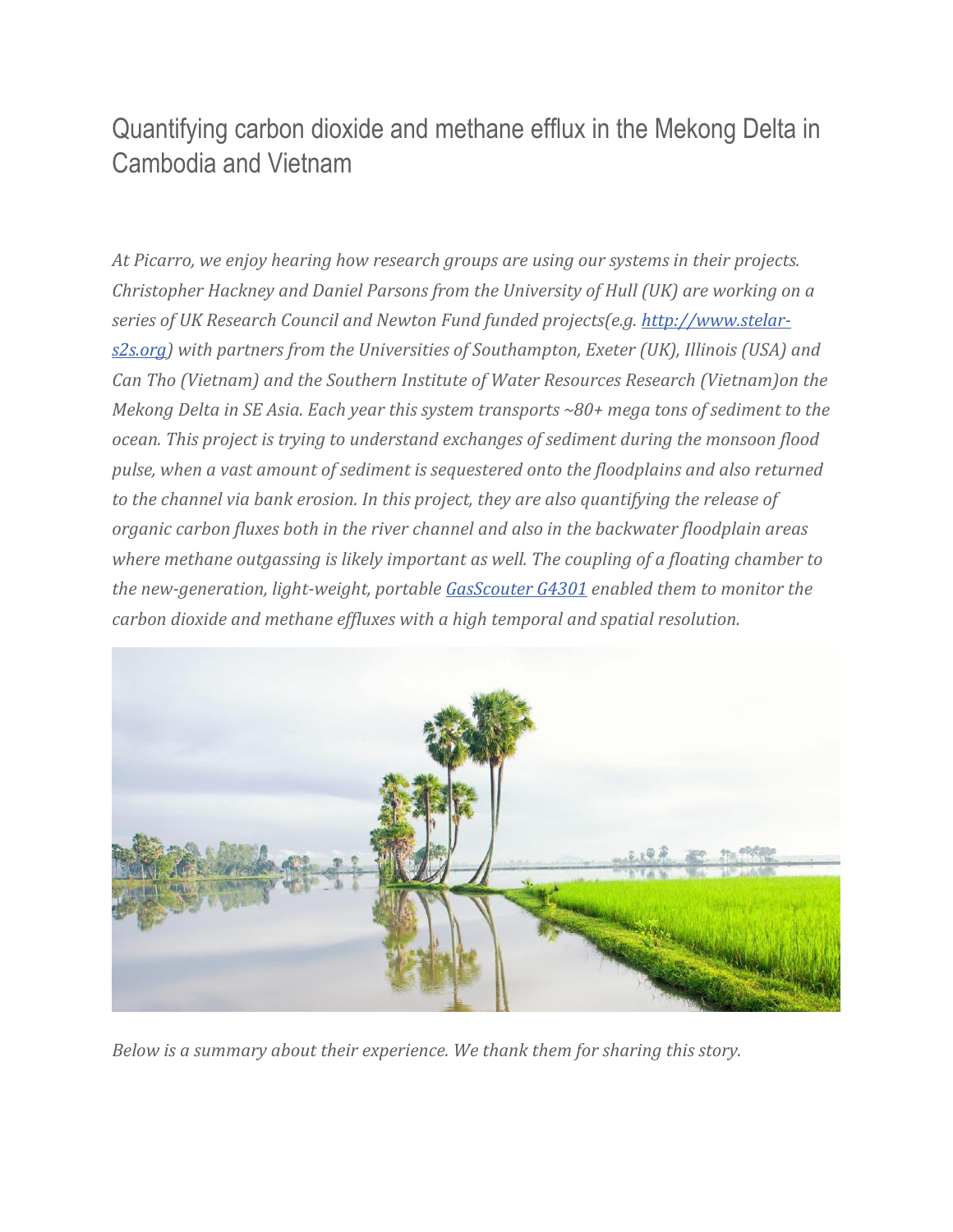Quantifying the earth's carbon and methane cycles are vitally important for understanding the impact that anthropogenic activities are having on the climate. One of the last unconstrained sections of the carbon cycle is that weathering processes in rivers and inland waters. Rivers comprise >1% of the global land surface but act as trans-continental conveyor belts transferring dissolved and stored organic material many thousands of kilometers. Estimates suggest that river systems may contribute 1.8 Pg of carbon dioxide per year to the global atmosphere (Raymond et al., 2013). Similarly, estimates of methane efflux from rivers are poorly constrained, but it is tentatively assumed to equate to 4% of the global  $CO<sub>2</sub>$  efflux (Cole et al., 2007). We are particularly interested in quantifying the efflux of carbon dioxide and methane in large, tropical rivers where high biological





productivity results in the deposition, storage and reworking of high levels of organic material.

In September 2017, researchers from the Universities of Hull and Southampton, UK, deployed a Picarro GasScouter G4301 mobile gas concentration analyzer on the Mekong Delta in Cambodia and Vietnam (see Figure 2). A floating chamber was used to monitor the efflux from the water surface as the team transited downstream, capturing variations in carbon dioxide and methane outgassing (see Figure 3). By capturing information about the morphology of the river bed, the three-dimensional flow structures within the river as well as measuring the carbon dioxide and methane fluxes with the GasScouter, we are able to discriminate any influence of the river bed morphology and the flow on the rates of outgassing. This data will enable the team to refine estimates of carbon dioxide and methane outgassing from tropical rivers, as well as providing new insight into the impacts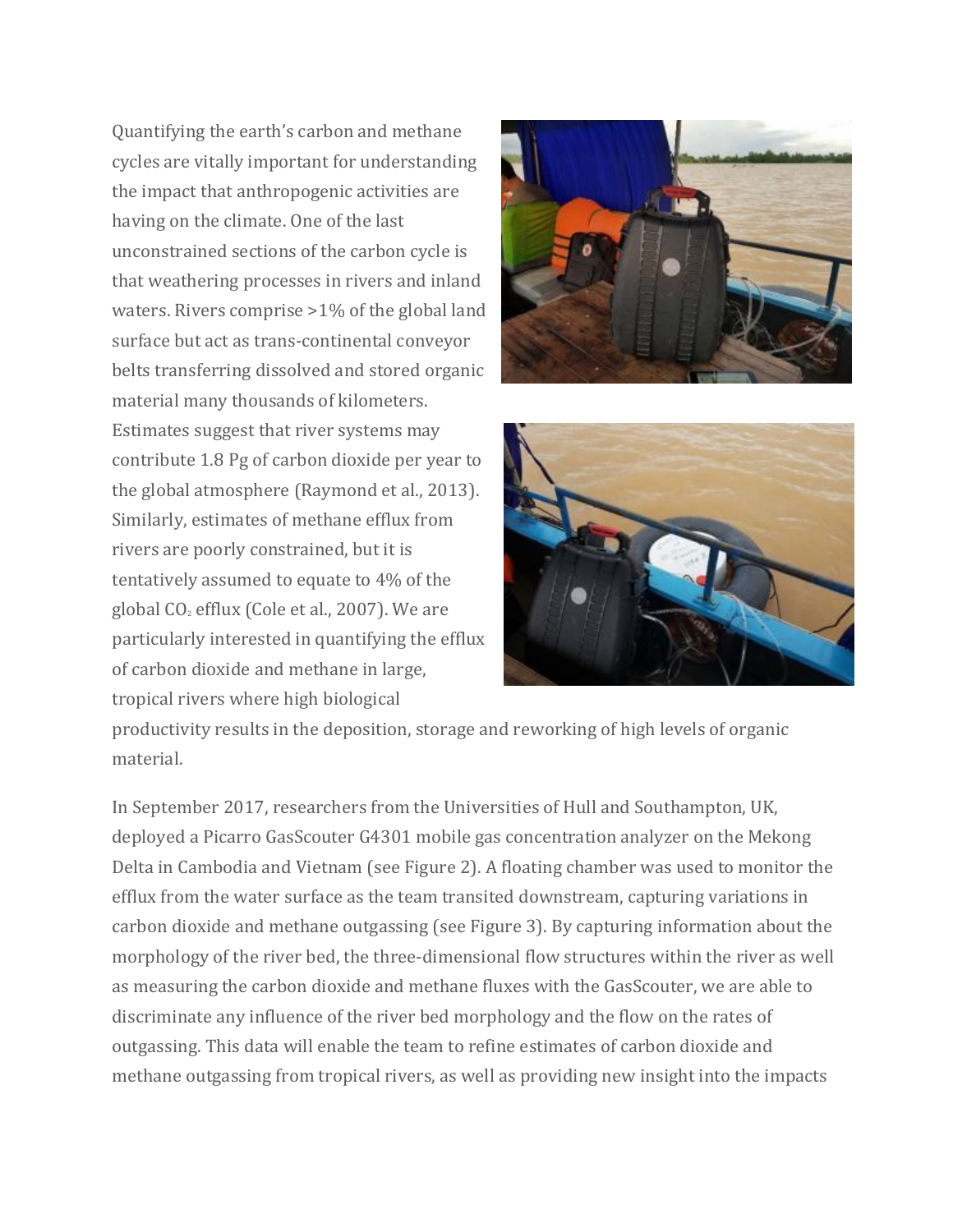river bed morphology and morphodynamics play in modulating the rates of carbon and methane outgassing from river systems.



Figure 2: Map of the Mekong Delta and the study area: The white line indicates the track on the Bassac river, a distributary of the Mekong near the city of Can Tho, where the carbon dioxide and methane outgassing was monitored using the GasScouter (see Figure 3 for data). The efflux, flow dynamics and bed depth were monitored while drifting downstream.